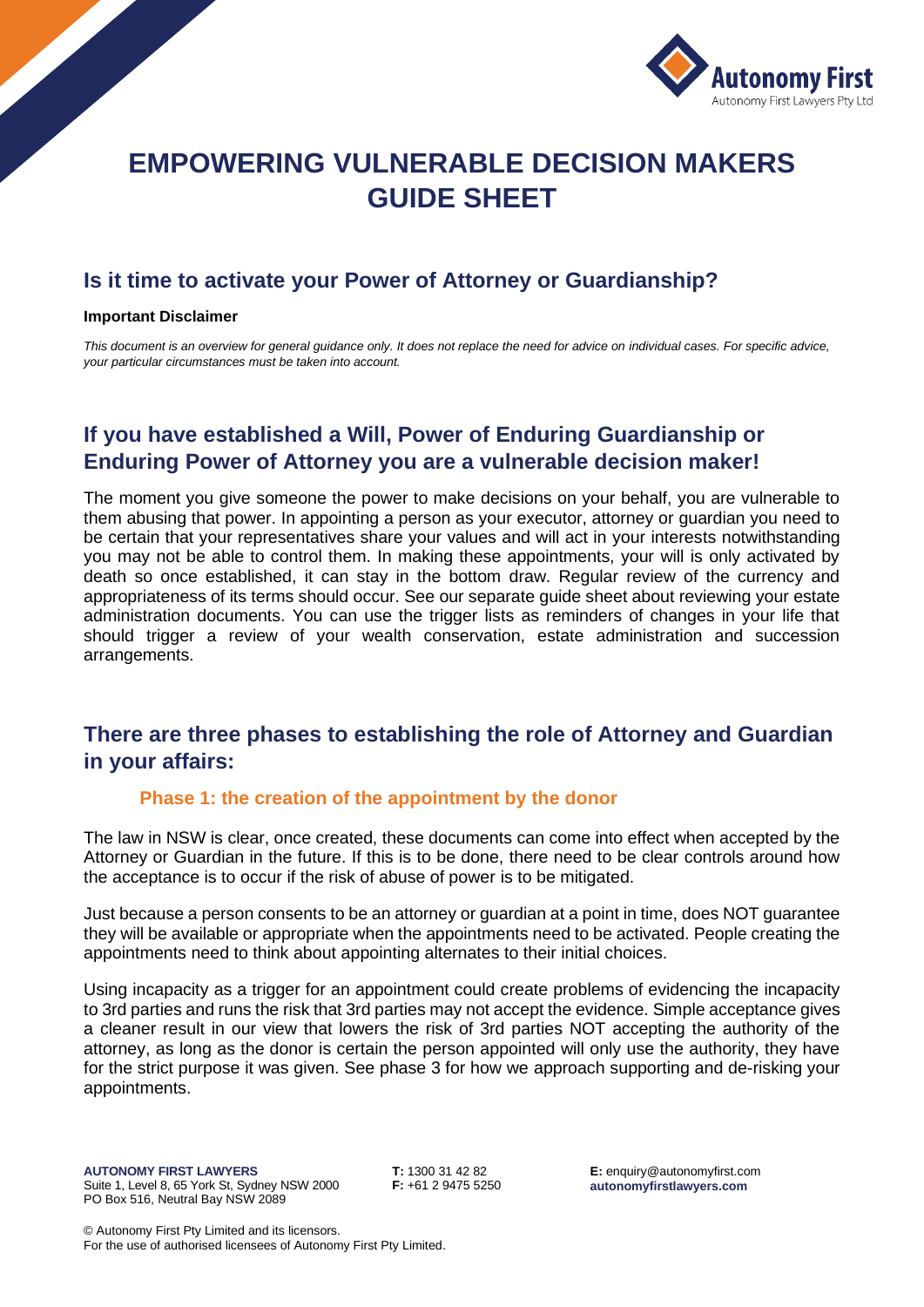## **Phase 2: the acceptance and activation of the appointment**

When is the most appropriate time to bring the appointment into effect? For many families activating the appointment between spouses and deferring the activation by children is often sensible. Given the parents may then be incapacitated, this approach also raises the question of how do you guide your representatives in the administration of their power. This can be done by the creation of family conversations, councils, and advisory documents. Detailed controls can also be placed in the appointment documents themselves.

Working through these issues is part of our job to help people manage the governance and succession of their affairs.

### **Phase 3: establishing measures to help facilitate and defend the appointment**

#### **Is caution about representation now a source of mischief?**

For many people, creating an Enduring Power of Attorney or a Power of Enduring Guardianship but leaving it unaccepted by some or all of their representatives seemed a wise strategy that allowed people to plan for the future but not create an active substitute decision maker until necessary.

Having regard to the current uncertainties in the world. It is certainly time to revisit the logic and purpose of those appointments!

Any initial concern someone may have had about their attorneys or guardians competing with their interests or being competent to undertake the role needs to be revisited before activation occurs.

We are now in the second decade of the 21st Century. Personal Representation Appointment (PRA) documents (e.g. Powers of Attorney and Guardianship) may have been created decades earlier. The relevance of the documents to current circumstances needs to be tested.

People who have created PRA documents (Donors) now have to consider before undertaking a PRA document review or activation:

- 1. Do they have the capacity and ability to make changes to their documents if necessary? Is it safe to assume current legal capacity given the presenting facts of the clients' situation? Is a capacity trigger present?
- 2. Do their representatives have the capacity and ability to undertake their role?
- 3. Do the representatives have a clear understanding of the fiduciary nature of their roles where they are appointed as Attorney?
- 4. Do the representatives have a clear understanding of the options of their role as supporting decision makers not just substitute decision makers?
- 5. Is it time to activate that representation?
- 6. How should that be done? How does the donor wish to assert their will and preference about their care to the Personal Representative they are appointing?
- 7. How then should activation be approached? Is a joint meeting between Donor and Representative warranted before activation proceeds?

Donors need to make sure that their expectations about how their affairs should be managed by their representatives are clearly set out if there is to be any hope of those expectations being able to be enforced in the future.

© Autonomy First Pty Limited and its licensors.

For the use of authorised licensees of Autonomy First Pty Limited.

Liability limited by a scheme approved under Professional Standards Legislation. Legal practitioners employed by Autonomy First Lawyers are members of the scheme.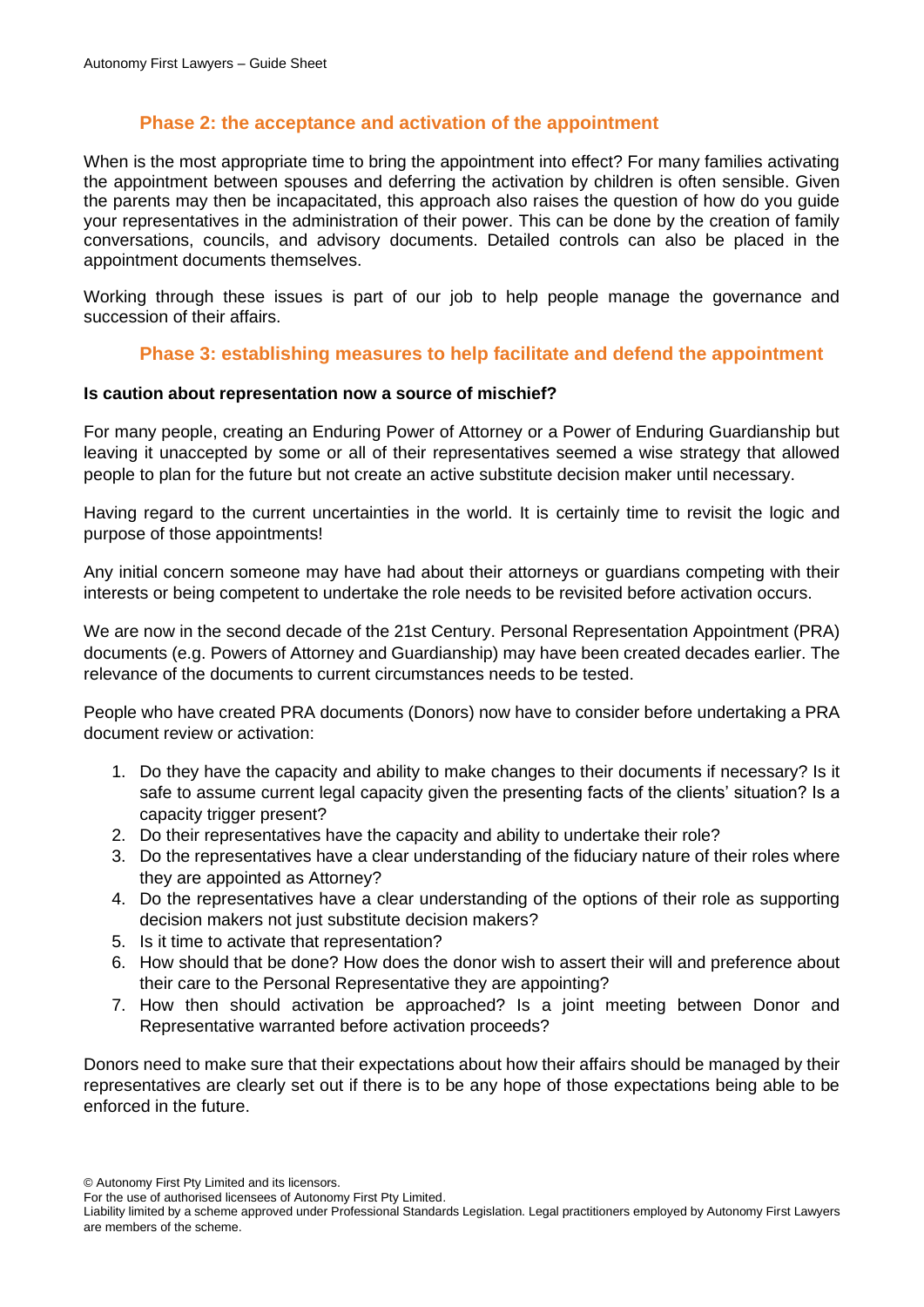The consequence of silence on these matters is to allow Personal Representatives to substitute in many situations their opinion for the intent and expectation of the donor. Various forms of abuse can be the result of a self-interested application of that power. Donors need to be aware of and resolve any concerns they may have about the potential for Personal Representatives to abuse their power.

The Clinic supports the use of the National Decision Making Principles to guide the operation of attorneys and guardians. These principles in our view require the attorney or guardian to acknowledge that the donor, notwithstanding their appointment:

- 1. retains the right to make decisions,
- 2. retains the right to be supported in that decision-making, by in turn
- 3. the representative helps the person to exercise their will and preference, and
- 4. provide safeguards for exercising the donor's decision-making rights.

This approach we believe also requires the Personal Representatives, Carers, Supporters, Attending Professionals and Service Providers or Suppliers to have a clear understanding in dealing with a person:

- 1. Why they believe they can assume the legal capacity of a person,
- 2. Whether or not a capacity assessment trigger is present and
- 3. Whether a capacity assessment trigger is present and if so, what is the trigger and how resolution of the trigger should be approached.

Capacity is not age, diagnosis, situation or decision bound. It is a relative concept that must be fixed in its context for a person and in the course of that process, the capacity and capability of a person can be demonstrated, understood and evidenced.

# **Some Final Thoughts**

The vulnerability of people creating these documents is to the job they are asking to be done NOT be carried out as they intend.

The ageing of society means the role of an attorney, guardian goes on for decades. Succession of the appointees is as material a part of estate planning as the succession of the donor.

Our role as lawyers is to facilitate the operation of the person or family fiscal enterprise in support of the client, their supports, family, and successors. Governance of a person's affairs starts with an understanding of their values. We are working with our colleagues at Ex Situ to use their tools in our estate administration and governance services.

For more information see https://myexsitu.com.

# **Getting Help to Respond to Cognition Issues**

The Capacity and Capability Clinic at Autonomy First Lawyers can provide a structured medico-legal consultation co-seated by Dr. Jane Lonie, a clinical neuropsychologist and Michael Perkins TEP, independent of other contributing professionals already retained by the client, that can efficiently address the matter of a persons' capacity and capability in the course of completing assignments such as a PRA document review or activation. The Clinic is an outpatient-focused, privately funded service, support, educational and training platform that delivers a blended medico-legal, physical or video conference consultation-based service. Zoom and Microsoft Teams are currently hosted by the

<sup>©</sup> Autonomy First Pty Limited and its licensors.

For the use of authorised licensees of Autonomy First Pty Limited.

Liability limited by a scheme approved under Professional Standards Legislation. Legal practitioners employed by Autonomy First Lawyers are members of the scheme.